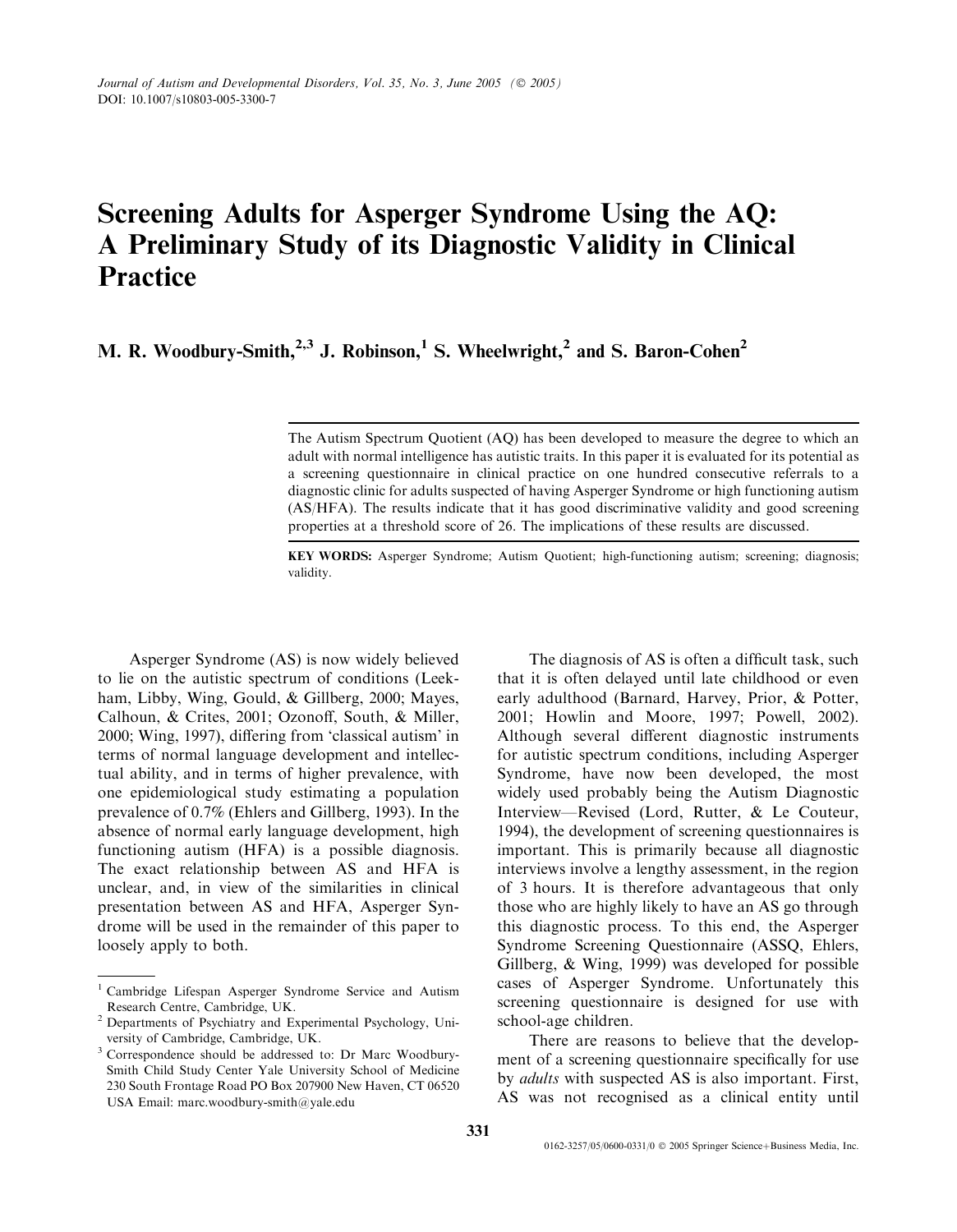relatively recently, with its inclusion only in the most recent editions of the Diagnostic and Statistical Manual of Mental Disorders (DSM-IV, American Psychiatric Association, 1994) and International Classification of Diseases (ICD-10, World Health Organisation, 1992). As a result, many adults will have 'missed' diagnosis during their childhood. Second, AS is often harder to diagnose than classical autism, with much more subtle impairments in the core clinical phenotypic domains, making it difficult for clinicians to ascertain who should be referred for further assessment. Third, AS is relatively more common that classical autism, and therefore represents a disproportionate number of referrals. And finally, adults with possible AS are quite likely to present to primary care physicians who will need to be able to recognise and refer those who may have the syndrome.

Two adult based screening assessments are available. One is the Australian Scale for Asperger Syndrome (ASAS, Garnett and Attwood, 1995), a clinician rated questionnaire, which can be used for adult assessments. Its major drawback is its lack of clear scoring criteria making it potentially problematic as a screening questionnaire. The other, the Autism Spectrum Quotient (AQ, Baron-Cohen, Wheelwright, Skinner, Martin, & Clubley, 2001), is a brief 50 item self-administered questionnaire for adults that identifies the degree to which any individual adult of normal intelligence might have features of the core autistic phenotype.

The 50 questions on the AQ are made up of 10 questions assessing five different areas: social skill, attention switching, attention to detail, communication and imagination. Each question allows the respondent to answer 'definitely agree', 'slightly agree', 'slightly disagree' or 'definitely disagree' according to the degree to which they believe they exhibit the behaviour described in the item. Each item scores one point if the respondent records the abnormal behaviour either mildly or strongly. In order to avoid response bias, approximately half the items are worded to produce a 'disagree' response, and half an 'agree' response. The properties of the AQ have been reported previously (Baron-Cohen et al., 2001). In short, 80% of adults with AS or high functioning autism scored above a critical minimum of 32, whereas only 2% of control adults did. It was also shown to have good test–retest and inter-rater reliability. It is therefore potentially useful as a screening questionnaire. It is of interest that parents of children with autism (who may have the broader phenotype but not at the severity level of AS) score significantly higher than controls on two of the subscales of the AQ (Bishop *et al.*, 2004).

The current study evaluated the usefulness of the AQ as a screening questionnaire in clinical practice by exploring its properties in 100 consecutive patients who had been referred to a national diagnostic clinic in the UK for adults suspected of having Asperger Syndrome. The aim was to determine whether the questionnaire was able to usefully distinguish between those individuals who turned out to have AS, and those who did not.

# METHOD

## **Participants**

The sample consisted of the first 100 patients evaluated in the Cambridge Lifespan Asperger Syndrome Service (CLASS, median age = 32 years, range 18–69; gender, male: female  $= 4:1$ ). This is a diagnostic clinic for adults, aged 18 years and over, suspected of having Asperger Syndrome or high functioning autism. Referrals are accepted from all health professions, with most referrals being from general practitioners. All patients complete a short ten-item checklist following their referral to the clinic. This simply ensures that the patient themselves are aware of and acknowledge that they have experienced the core phenotypic difficulties. It is not used for screening purposes and does not contribute to the diagnostic process. It does not include items that are included in the AQ. People with a history of mental retardation (learning disability) are specifically excluded from assessment. Furthermore, patients are required to be accompanied by a suitable informant who has known them throughout the developmental period.

# Design

In order to evaluate the screening properties of the AQ in clinical practice, each patient referred to the clinic was asked to complete the Autism Quotient (AQ) questionnaire (questionnaire available from authors on request). All patients were subsequently seen for further diagnostic assessment irrespective of their scores on this. This assessment consisted of a detailed interview by two clinicians with the patient and their informant. At the end of the clinical interview, both clinicians independently rated the patient according to the DSM-IV diagnostic criteria for Asperger Syndrome. In this way the DSM-IV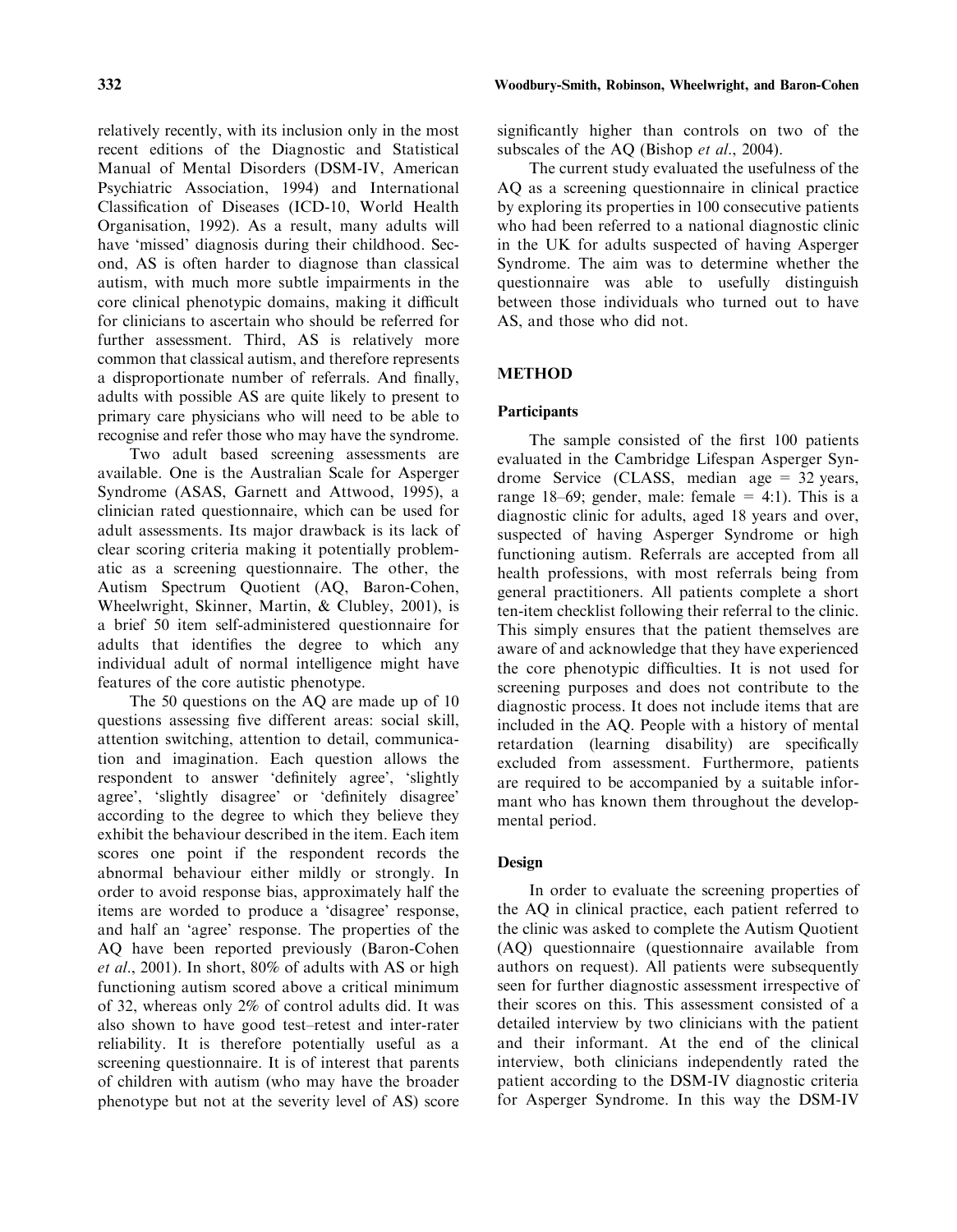|              |    |             |            | <b>AUC</b> | Std. Err. |
|--------------|----|-------------|------------|------------|-----------|
| AS vs non-AS | 73 | 35.62(6.63) | $-5.59***$ | 0.78       | 0.06      |
|              | 27 | 26.22(9.39) |            |            |           |

\*\*\* $p \, < \, 0.0001$ .

diagnosis assigned to each patient was used as the yardstick against which the AQ was evaluated.

Several different aspects of its performance were measured: the discriminative validity of the AQ between adults with AS and those with sub-threshold difficulties in the core domains (i.e., those who do not meet the diagnostic criteria for AS) as measured by parametric statistics and receiver operating curves, the sensitivity and specificity of the AQ at different threshold scores, and the positive and negative predictive values of the AQ. The data were analysed using Stata Version 7 (Stata Corporation, 2001). Significance was set at the conventional 5% level.

## RESULTS

## Discriminant Power of the AQ

The AQ differentiated well between patients who received a diagnosis of AS and those who did not (Table I). This was demonstrated by significant group differences as measured by parametric statistics. Additionally, the area under the ROC curve was 0.78 (std. err. 0.06, 95% CI 0.7–0.9), representing accuracy of the AQ in the moderate range. The area under the ROC is indicative of the overall accuracy of a test, representing the probability that a randomly selected 'true-positive' individual will score higher on the test than a randomly selected 'true-negative' individual.

# Threshold Score for Most Effective Use as a Screening **Ouestionnaire**

It has previously been suggested that in a general population study a cut-off of 32 or above should be employed for correctly identifying individuals with 'autistic traits'. However, examination of the receiver operating characteristics for the total AQ suggested that for this clinic referred sample a threshold score of 26 resulted in the correct classification of the greatest numbers (Table II). At this cut off the sensitivity is 0.95, specificity 0.52, positive predictive value 0.84, and negative predictive value 0.78. Of course, other thresholds of cut off may be favoured in different circumstances.

### DISCUSSION

This study has attempted to determine whether the AQ has acceptable properties to allow it to be used as a screening instrument in clinical practice. In a clinic population of adults referred for assessment of possible Asperger Syndrome, all referrals completed the AQ and then underwent a more rigorous assessment. The AQ was shown to have good ROC characteristics, and, at a cut-off of 26, its sensitivity and specificity were such that 83% of patients were correctly classified.

Before discussing these findings further, several limitations need to be mentioned. First, the clinicians who saw the patients in the clinic were not blind to AQ scores. This was unavoidable as the AQ was being used as part of clinical practice. It is possible that this influenced their diagnostic decision, and therefore the study needs replication to ensure the validity of our preliminary results. However, for each case, diagnosis was based upon a detailed clinical interview that allowed a DSM-IV diagnosis to be made independent of AQ score.

Another issue to be considered in the interpretation of the AQ is the possibility that other factors might have influenced scores. For example, schizophrenia is known to be associated with the premorbid personality traits of impaired social interaction and communication. It is possible, therefore, that this would also result in higher AQ scores, and result in 'false positives' being referred on for further assessment. This clearly needs further investigation by administering the AQ to adults with schizophrenia. With regard to the clinic population, of the one hundred referrals, only two had a previous diagnosis of schizophrenia: one went on to be diagnosed with AS (with ICD-10 criteria that allows for such comorbidity) and scored 45 on the AQ, the other did not have AS and had scored only 20 on the AQ.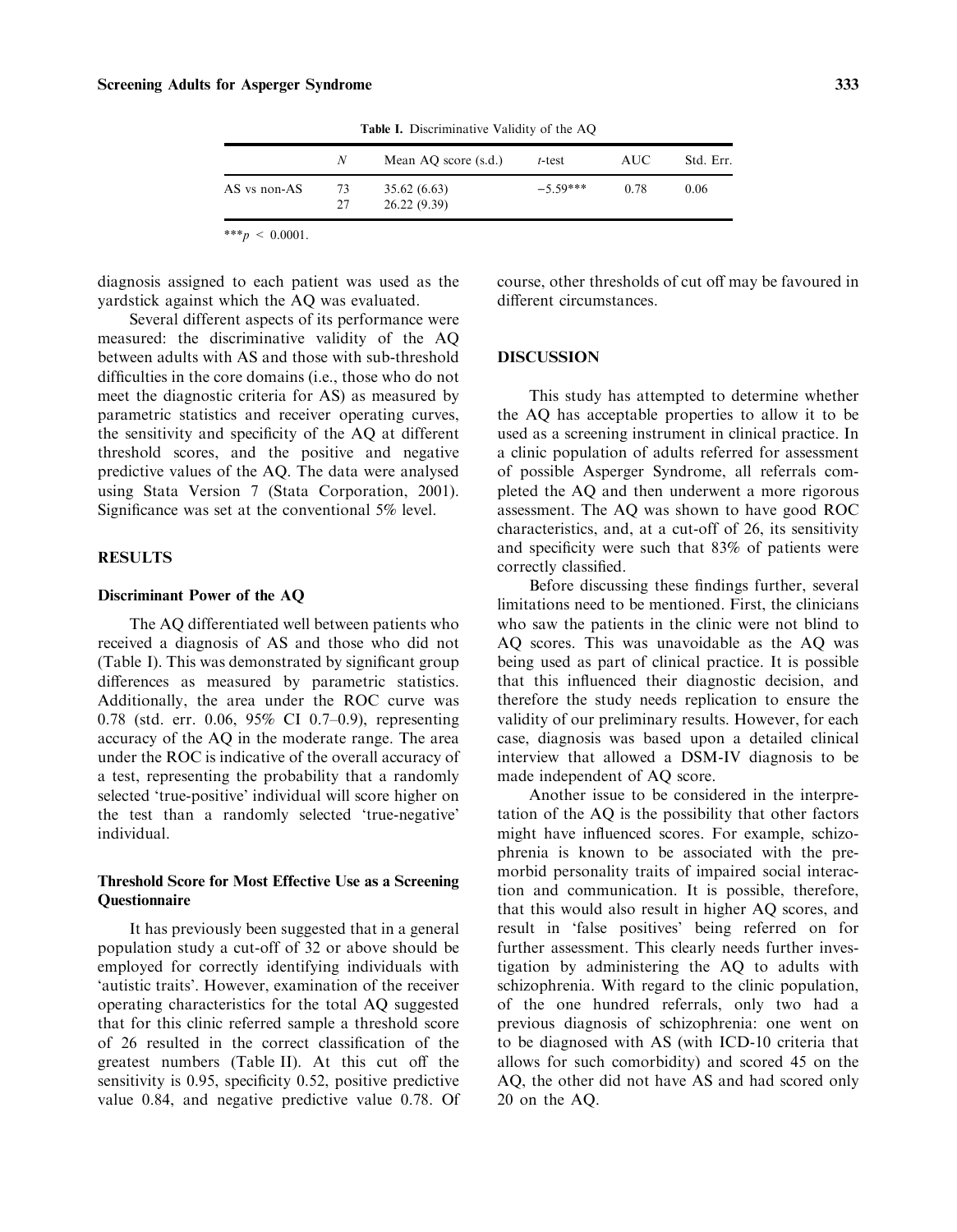| Cut-off point | Sensitivity (%) | Specificity (%) | Correctly classified (%) |
|---------------|-----------------|-----------------|--------------------------|
| $\geq 10$     | 100.00          | 0.00            | 73.00                    |
| $\geq$ 11     | 100.00          | 3.70            | 74.00                    |
| $\geq$ 13     | 100.00          | 7.41            | 75.00                    |
| $\geq$ 15     | 100.00          | 11.11           | 76.00                    |
| $\geq$ 16     | 100.00          | 14.81           | 77.00                    |
| $\geq$ 19     | 98.63           | 18.52           | 77.00                    |
| $\geq$ 20     | 98.63           | 22.22           | 78.00                    |
| $\geq$ 21     | 98.63           | 29.63           | 80.00                    |
| $\geq$ 23     | 94.52           | 29.63           | 77.00                    |
| $\geq$ 25     | 94.52           | 44.44           | 81.00                    |
| $\geq$ 26     | 94.52           | 51.85           | 83.00                    |
| $\geq$ 27     | 93.15           | 51.85           | 82.00                    |
| $\geq$ 28     | 87.67           | 59.26           | 80.00                    |
| $\geq$ 29     | 84.93           | 66.67           | 80.00                    |
| $\geq 30$     | 83.56           | 70.37           | 80.00                    |
| $\geq$ 31     | 79.45           | 70.37           | 77.00                    |
| $\geq$ 32     | 76.71           | 74.07           | 76.00                    |
| $\geq$ 33     | 73.97           | 74.07           | 74.00                    |
| $\geq$ 34     | 65.75           | 74.07           | 68.00                    |
| $\geq$ 35     | 60.27           | 77.78           | 65.00                    |
| $\geq 36$     | 54.79           | 77.78           | 61.00                    |
| $\geq$ 37     | 47.95           | 81.48           | 57.00                    |
| $\geq$ 38     | 39.73           | 81.48           | 51.00                    |
| $\geq$ 39     | 31.51           | 85.19           | 46.00                    |
| $\geq 40$     | 27.40           | 88.89           | 44.00                    |
| $\geq 41$     | 24.66           | 92.59           | 43.00                    |
| $\geq 42$     | 17.81           | 92.59           | 38.00                    |
| $\geq 43$     | 13.70           | 96.30           | 36.00                    |
| $\geq 44$     | 10.96           | 100.00          | 35.00                    |
| $\geq 45$     | 9.59            | 100.00          | 34.00                    |
| $\geq 46$     | 6.85            | 100.00          | 32.00                    |
| $\geq 48$     | 2.74            | 100.00          | 29.00                    |
| >48           | 0.00            | 100.00          | 27.00                    |

Table II. Detailed report of diagnostic statistics for the Autism Spectrum Quotient (AQ)

With increasing demands on clinical services to assess for the possibility of Asperger Syndrome, as demonstrated by the large number of referrals currently received at our clinic in Cambridge, it is important to be able to identify those people who are most likely to have AS. We believe our results support the AQ as a useful screening instrument in clinical practice. It provides a quick and reliable method of determining the likelihood of any individual falling on the higher functioning end of the autistic spectrum and warranting further, more detailed, assessment. We suggest that a more conservative threshold score of 26 would ensure that false negatives are limited, and equally avoid cases 'slipping through the net'.

However, if the AQ were being used in a general population screen (and the ethical case for such a use has yet to be demonstrated) the higher cut off of 32 is likely to minimise false positives. We suspect that this is because in the general population there may be a percentage of individuals who have many autistic traits but who do not require any clinical support (and are not seeking this) because of a good cognitive match between their cognitive style or personality, and their family or occupational or social context (Baron-Cohen, 2003). In this sense, whether a high AQ score becomes disabling may depend on environmental factors (tolerance by significant others, or being valued for contribution at work, or a place in a social network, protecting against the risks of secondary depression) rather than solely on factors within the individual. This impression warrants systematic research.

Of importance is that seventy-five percent of the patients seen in the clinic had been referred by their general practitioner. This figure represents all suspected cases referred by primary care practitioners as no one was excluded simply based on their AQ score.